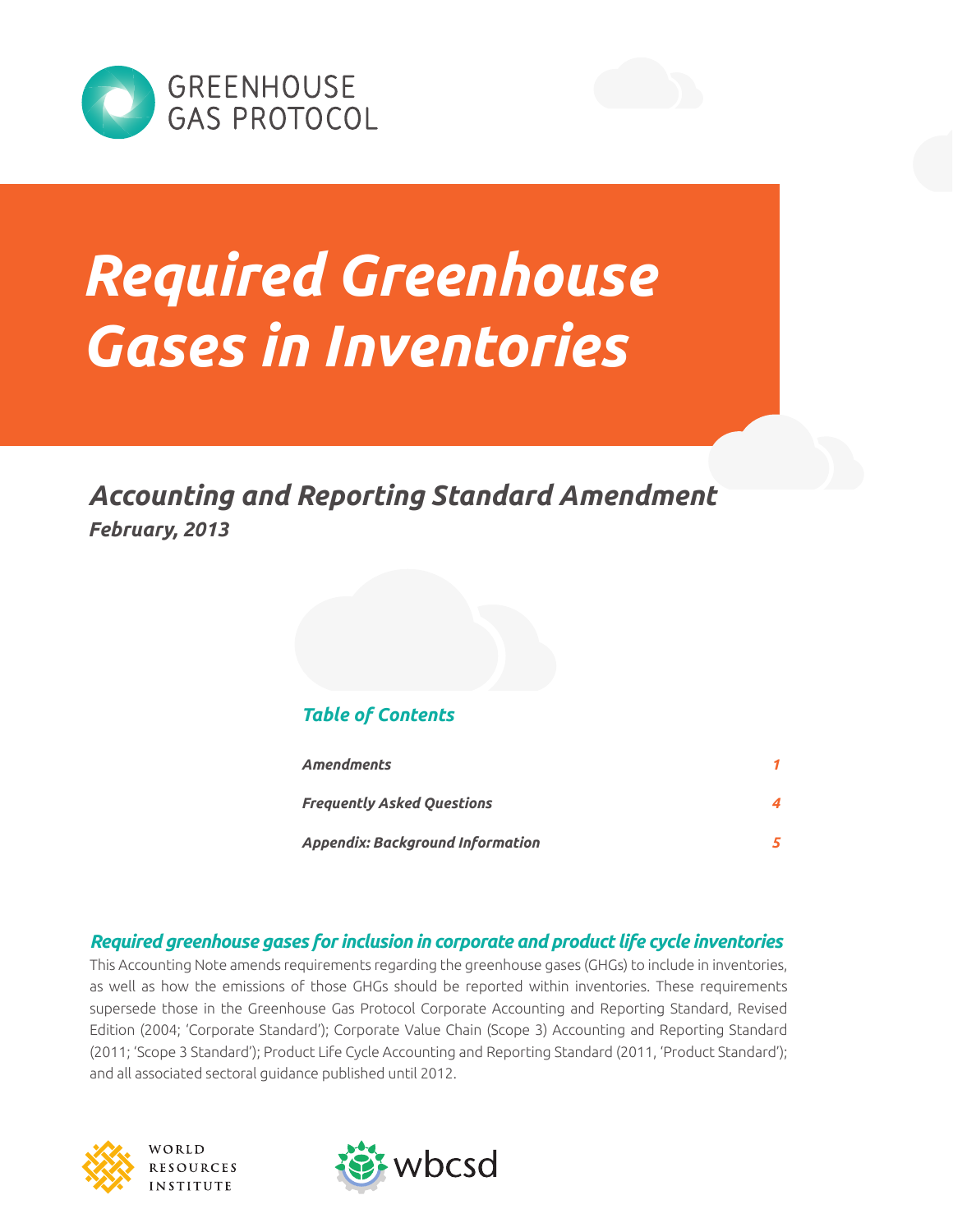#### A note on terminology in GHG Protocol Standards

The GHG Protocol uses specific terms to connote reporting requirements and recommendations. The term "shall" is used to indicate what is required for a GHG inventory to conform to a given Standard. The term "should" is used to indicate a recommendation, but not a requirement. The term "may" is used to indicate an option that is permissible or allowable. Within the guidance sections of each Standard, the term "required" is used to refer to "shall" statements given elsewhere in the standard.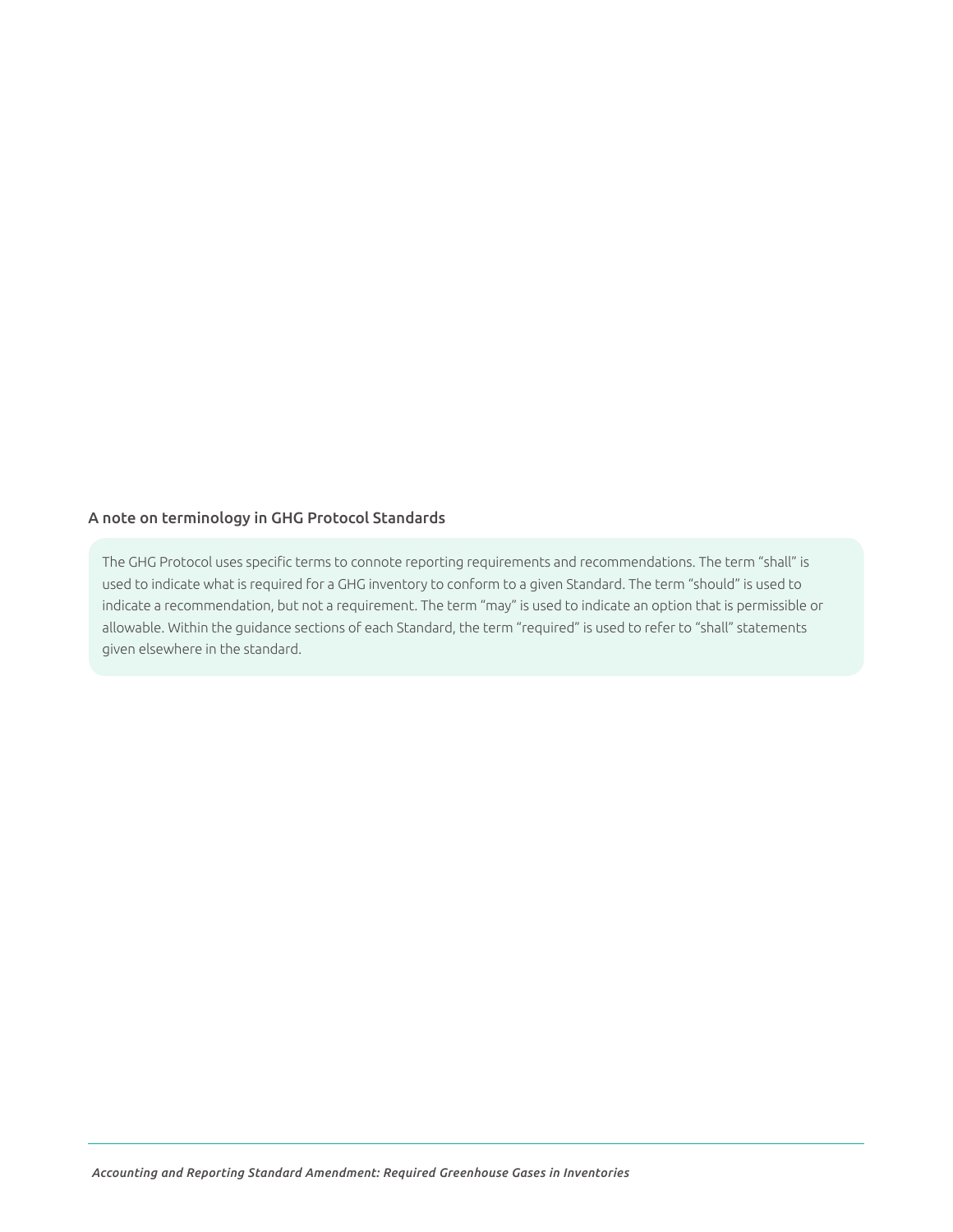### <span id="page-2-0"></span>*Amendments*

- 1. When using the Corporate Standard, Scope<sup>[2]</sup> Standard, Product Standard, or any associated sectoral guidance (collectively termed 'Standards' in this Amendment), companies:
	- a. Shall account for and report the emissions of all the GHGs required by the UNFCCC/Kyoto Protocol at the time the corporate or product inventory is being compiled. These GHGs are currently: carbon dioxide (CO<sub>2</sub>), methane (CH<sub>4</sub>), nitrous oxide (N<sub>2</sub>O), hydrofluorocarbons (HFĆs), perfluorocarbons (PFCs), sulphur hexafluoride (SF<sub>6</sub>), and nitrogen trifluoride (NF $_{\textrm{\tiny{3}}})$ . $^{\textrm{\tiny{1}}}$
	- b. Should report the emissions of other, optional GHGs, including those GHGs regulated by the Montreal Protocol on Substances that Deplete the Ozone Layer, as long as:
		- i. 100-year Global Warming Potential (GWP) values for these GHGs have been defined in IPCC Assessment Reports.
		- ii. A list of these GHGs is included in the inventory.

These emissions shall be reported outside of the scopes of a corporate inventory.

- **2.** When using the Corporate Standard, companies:
	- a. Shall use 100-year GWP values from the IPCC.
	- b. Should use GWP values from the most recent Assessment Report, but may choose to use other IPCC Assessment Reports.
	- c. Shall use GWPs from a single Assessment Report for any one inventory, where possible. If GWPs for a particular gas are not provided in the chosen Assessment Report, companies shall select the most recent GWPs for that gas.
	- d. Should use the same GWPs for the current inventory period and the base year, as well as for inventories prepared according to the Scope 3 Standard, to maintain consistency across time and scopes.
	- e. Shall report the source of the GWP values and indicate if multiple Assessment Reports have been used.

The exact changes to the Standards introduced by these amendments are detailed in Table 1. These amendments do not affect other specifications in the Standards, such as those pertaining to biogenic CO<sub>2</sub> emissions or other boundary considerations.

1 This Amendment will be updated should the list of GHGs required by UNFCCC/Kyoto Protocol change in the future.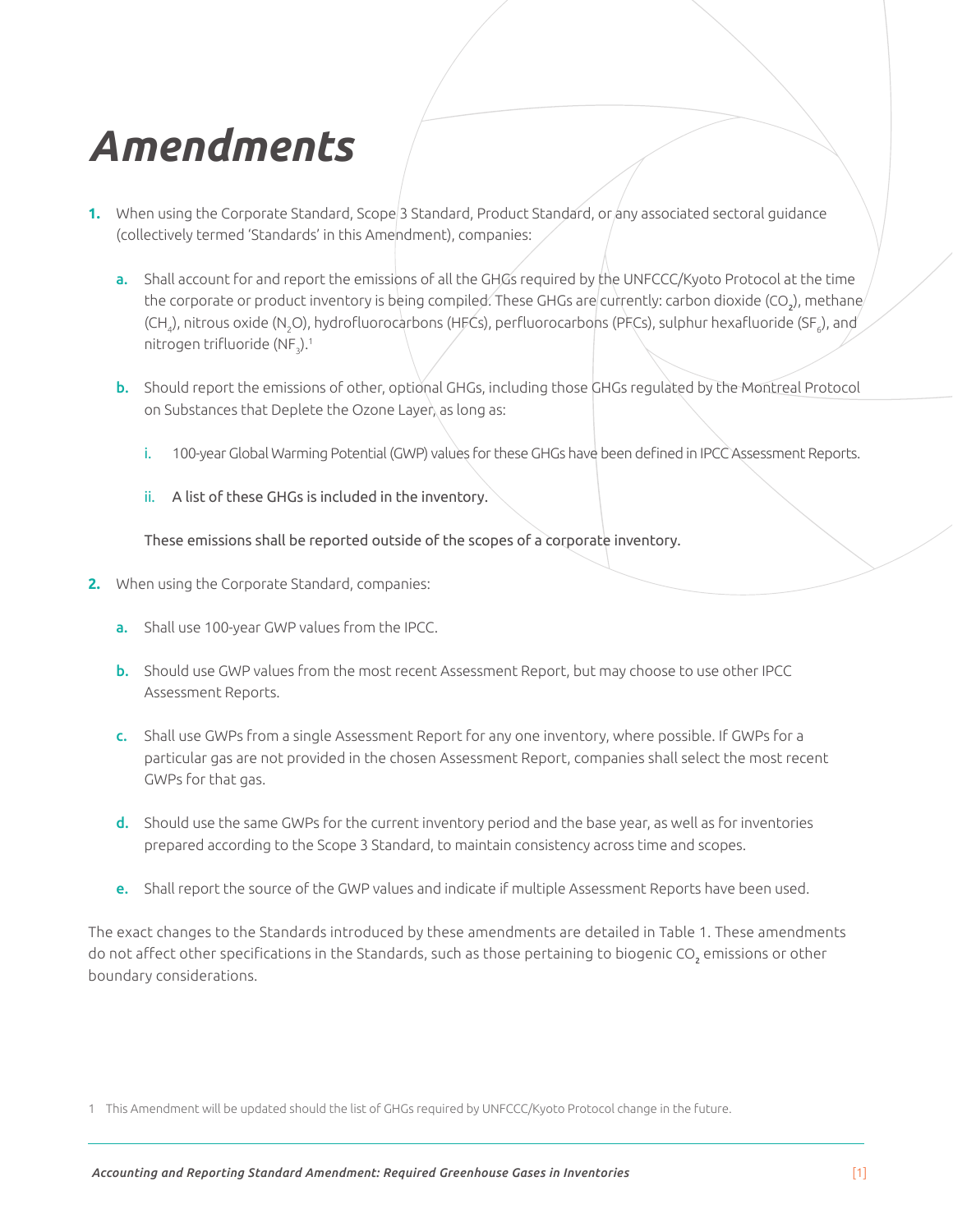#### Table [1] Detailed summary of amended requirements in the *Greenhouse Gas Protocol Corporate Standard, Scope 3 Standard* and *Product Standard*\*

| <b>Standard</b>       | <b>Page and</b><br>chapter reference                                         | <b>Amended requirements</b>                                                                                                                                                                                                                                                                                                                                                                                                                                                                                                                                                                                                                                |
|-----------------------|------------------------------------------------------------------------------|------------------------------------------------------------------------------------------------------------------------------------------------------------------------------------------------------------------------------------------------------------------------------------------------------------------------------------------------------------------------------------------------------------------------------------------------------------------------------------------------------------------------------------------------------------------------------------------------------------------------------------------------------------|
| Corporate<br>Standard | p2; Introduction                                                             | This GHG Protocol Corporate Standard provides standards and guidance for<br>companies and other types of organizations preparing a GHG emissions in-<br>ventory. It covers the accounting and reporting of the six greenhouse gases<br>covered by the UNFCCC/Kyoto Protocol — currently, carbon dioxide $(CO2)$ ,<br>methane (CH <sub>4</sub> ), nitrous oxide (N <sub>2</sub> O), hydrofluorocarbons (HFCs), perfluorocar-<br>bons (PFCs), and sulphur hexafluoride (SF <sub>s</sub> ), and nitrogen triflouride (NF <sub>3</sub> ).                                                                                                                      |
|                       | P45; Chapter $6 -$<br>Identifying and<br>Calculating<br><b>GHG Emissions</b> | <b>Companies:</b><br>• Shall use 100-year GWP values from the IPCC.<br>• Should use GWP values from the most recent Assessment Report,<br>but may choose to use other IPCC Assessment Reports.<br>• Shall use GWPs from a single Assessment Report for any one<br>inventory, where possible. If GWPs for a particular gas are not<br>provided in the chosen Assessment Report, companies shall select<br>the most recent GWPs for that gas.<br>• Should use the same GWPs for the current inventory period and the<br>base year, as well as for inventories prepared according to the Scope<br>3 Standard, to maintain consistency across time and scopes. |
|                       | $p63$ ; Chapter 9 -<br>Reporting GHG<br>Emissions                            | Required information: Emissions data for all six GHGs covered by the<br><b>UNFCCC</b> /Kyoto Protocol separately $(\overline{CO}_{2r}CH_{4r}N_2O, HFCs, PFCs$ and $SF_{6r}$ in<br>metric tonnes and in tonnes of CO <sub>2</sub> equivalent.<br>Required information: Source of the GWP values and indicate if multiple<br>Assessment Reports have been used.                                                                                                                                                                                                                                                                                              |
|                       | $p63$ ; Chapter 9 -<br>Reporting GHG<br>Emissions                            | Optional information: Emissions from GHGs not covered by the UNFCCC/<br>Kyoto Protocol (e.g., CFC, NO <sub>v</sub> ) reported separately from the scopes. A list<br>of any optional GHGs included in an inventory shall be reported.                                                                                                                                                                                                                                                                                                                                                                                                                       |
| Scope 3<br>Standard   | $p21$ ; Chapter 3 -<br>Summary of Steps<br>and Requirements                  | Requirements: Companies shall account for scope 3 emissions of CO <sub>2</sub> , CH <sub>4</sub> ,<br>N <sub>2</sub> O, HFCs, PFCs, and SF <sub>6</sub> , and NF <sub>3</sub> , if they are emitted in the value chain.                                                                                                                                                                                                                                                                                                                                                                                                                                    |
|                       | p59 and p60;<br>Chapter $6-$<br>Setting the<br>Scope 3 Boundary              | Boundary requirements: Companies shall account for scope 3 emissions of<br>carbon dioxide (CO <sub>2</sub> ), methane (CH <sub>4</sub> ), nitrous oxide (N <sub>2</sub> O), hydrofluorocar-<br>bons (HFCs), perfluorocarbons (PFCs), and sulphur hexafluoride (SF <sub>6</sub> ), and<br>nitrogen triflouride (NF3), if they are emitted in the value chain.                                                                                                                                                                                                                                                                                               |
|                       | p119; Chapter 11-<br>Reporting                                               | Required information: For each scope 3 category, total emissions of GHGs<br>(CO <sub>2</sub> , CH <sub>4</sub> , N <sub>2</sub> O, HFCs, PFCs, and SF <sub>6</sub> , and NF <sub>3</sub> ) reported in metric tons of CO <sub>2</sub><br>equivalent, excluding biogenic CO <sub>2</sub> emissions and independent of any GHG<br>trades, such as purchases, sales, or transfers of offsets or allowances.                                                                                                                                                                                                                                                   |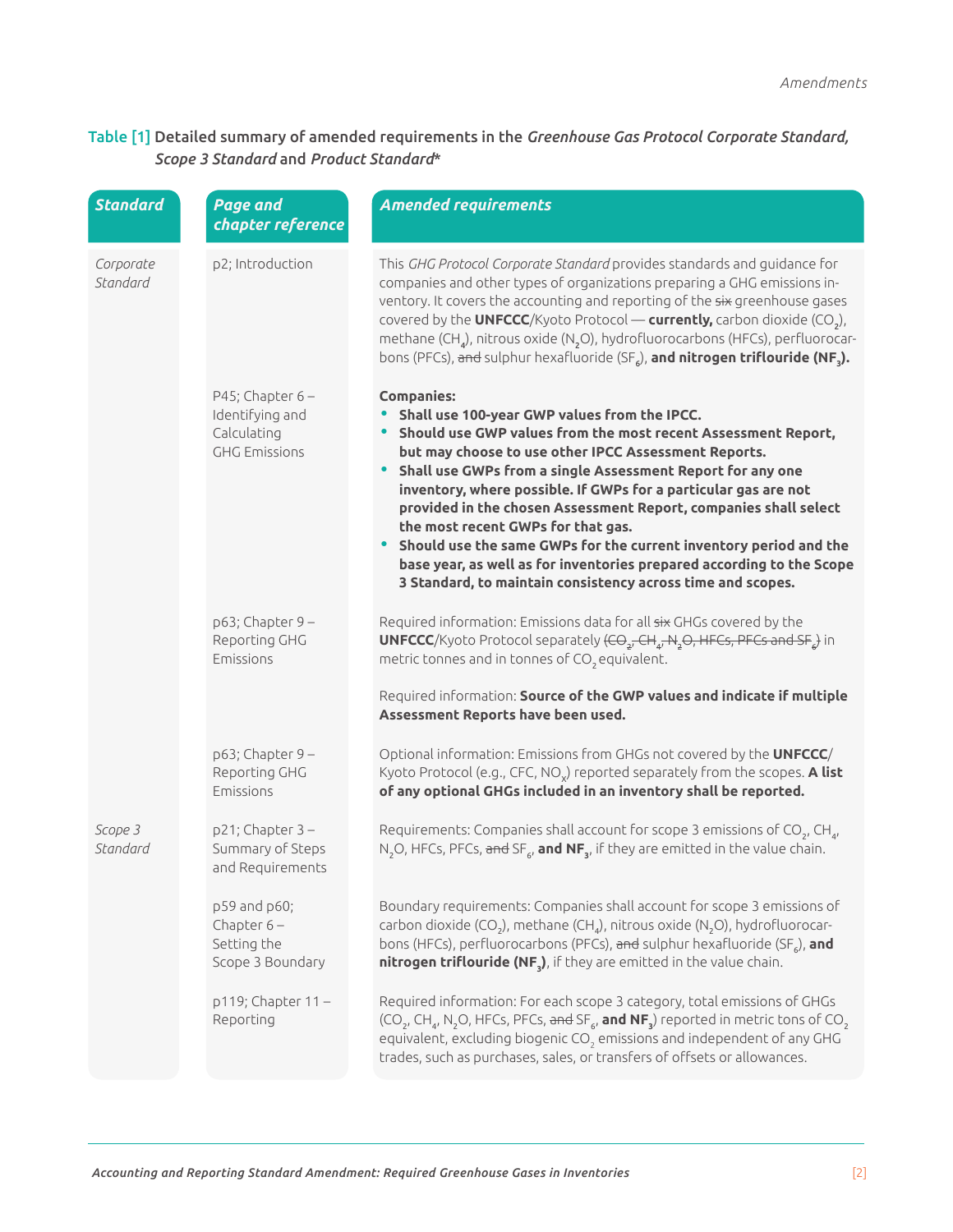#### Table [1] Detailed summary of amended requirements in the *Greenhouse Gas Protocol Corporate Standard, Scope 3 Standard* and *Product Standard*\* (continued)

| <b>Standard</b>     | <b>Page and</b><br>chapter reference                                                                                                      | <b>Amended requirements</b>                                                                                                                                                                                                                                                                                                                                                                                                                                                                                                                                                                                                                                |
|---------------------|-------------------------------------------------------------------------------------------------------------------------------------------|------------------------------------------------------------------------------------------------------------------------------------------------------------------------------------------------------------------------------------------------------------------------------------------------------------------------------------------------------------------------------------------------------------------------------------------------------------------------------------------------------------------------------------------------------------------------------------------------------------------------------------------------------------|
| Product<br>Standard | p120; Chapter 11-<br>Reporting                                                                                                            | Optional information: Emissions of any GHGs other than $CO_2$ , CH <sub>4</sub> , N <sub>2</sub> O, HFCs,<br>PFCs, SF $_{6}$ and NF <sub>3</sub> , whose 100-year GWP values have been identified by the<br>IPCC, to the extent they are emitted in the company's value chain (e.g., CFCs,<br>HCFCs, $NO_x$ , etc.) and a list of any additional GHGs included in the inventory.                                                                                                                                                                                                                                                                           |
|                     | $p121$ ; Chapter $11 -$<br>Reporting                                                                                                      | Reporting guidance: Companies are required to include emissions of each of<br>the required greenhouse gases covered by the UNFCCC/Kyoto Protocol<br>(i.e., CO <sub>2</sub> , CH <sub>a</sub> , N <sub>2</sub> O, HFCs, PFCs, and SF <sub>6</sub> , and NF <sub>3</sub> ) in the reported scope 3<br>emissions data, but are not required to separately report scope 3 emissions<br>by individual gas.                                                                                                                                                                                                                                                      |
|                     | $p14$ ; Chapter 3 -<br>Summary of Steps<br>and Requirements<br>$p27$ ; Chapter 6 -<br>Establishing the<br>Scope of a<br>Product Inventory | Requirements:<br>Companies shall account for <del>carbon dioxide (CO<sub>2</sub>), methane (CH<sub>4</sub>),</del><br>nitrous oxide (N <sub>2</sub> O), sulfur hexafluoride (SF <sub>4</sub> ), perfluorocarbons (PFCs),<br>and hydrofluorocarbons (HFCs) emissions to, and removals from, the<br>atmosphere of carbon dioxide (CO <sub>2</sub> ), methane (CH <sub>4</sub> ), nitrous oxide<br>(N <sub>2</sub> O), hydrofluorocarbons (HFCs), perfluorocarbons (PFCs), sulphur<br>hexafluoride (SF <sub>6</sub> ), and nitrogen triflouride (NF <sub>3</sub> )<br>• Additional GHGs included in the inventory shall be listed in the<br>inventory report. |
|                     | $p27$ ; Chapter 6 -<br>Establishing the<br>Scope of a<br>Product Inventory                                                                | Requirements: Companies shall account for these six seven gases in their<br>product GHG inventory if they are emitted during the product's life cycle.<br>Companies should account for any other GHGs whose 100-year GWP values<br>have been identified by the IPCC if they are emitted during the product's<br>life cycle. Any additional GHGs that are accounted for shall be listed in the<br>inventory report to improve transparency.                                                                                                                                                                                                                 |

\*Text that has been added to the Standards is underlined and text that has been deleted from the Standards is struck out.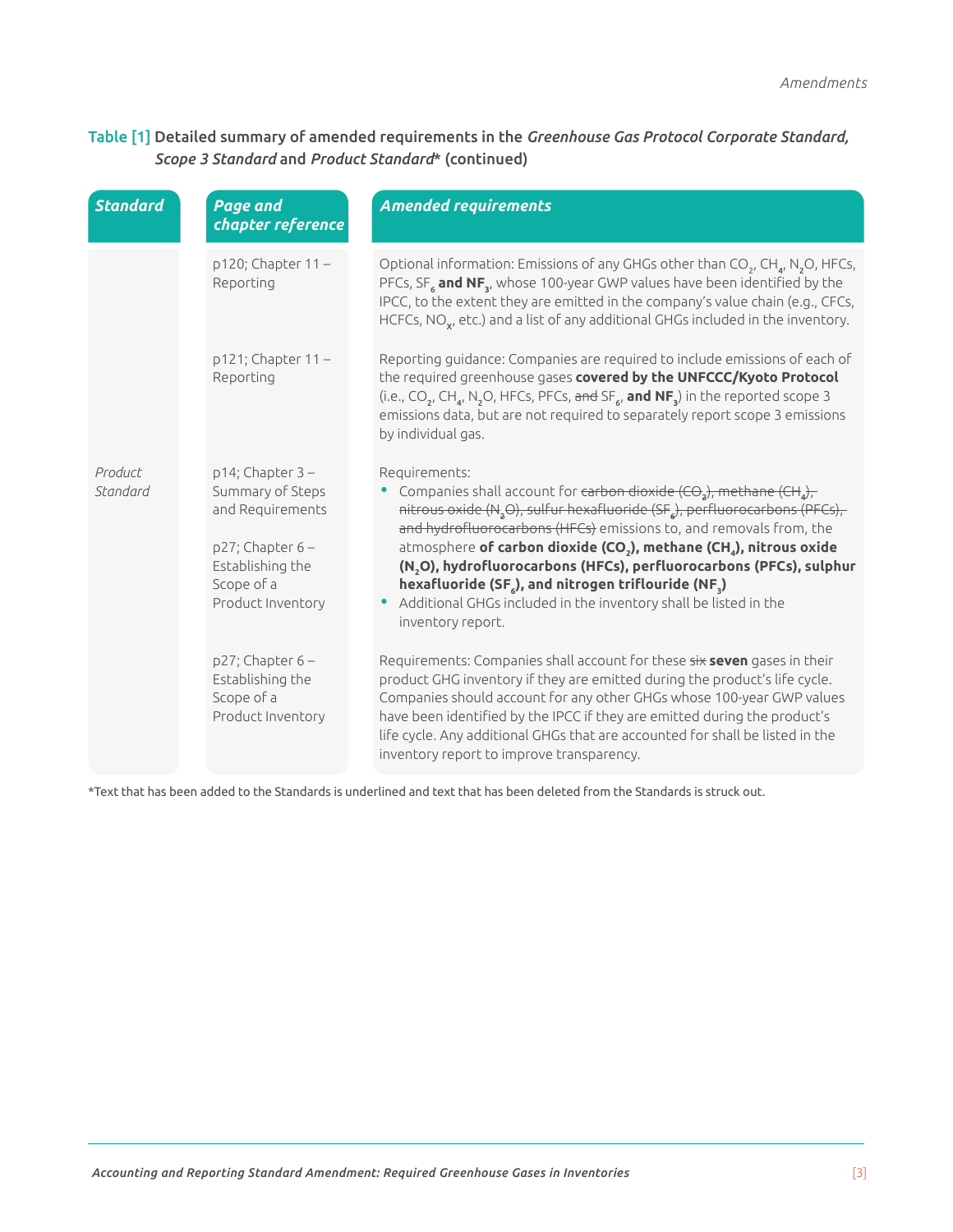### <span id="page-5-0"></span>*Frequently Asked Questions*

#### *1. Why is the Greenhouse Gas Protocol issuing this Amendment?*

National reporting guidelines under the United Nations Framework Convention on Climate Change (UNFCCC) and the Kyoto Protocol require that specific GHGs be included in national GHG emissions inventories. To remain consistent with national inventory practices, the Greenhouse Gas Protocol (GHG Protocol) requires that these same GHGs also be reported in corporate and product life cycle GHG emissions inventories. Originally, the requirements of the UNFCCC/Kyoto Protocol, and therefore of the GHG Protocol, were limited to a set of six individual GHGs or classes of GHGs. However, changes to international accounting and reporting rules under the UNFCCC/Kyóto Protocol now also require the reporting of another GHG, NF $_{\rm 3}^{\rm *}$ . Existing GHG Protocol Standards need to be updated to reflect this change and to accommodate any further changes that may occur to the UNFCCC/Kyoto Protocol's list of required GHGs. In addition, GHG Protocol Standards have varying specifications on the selection of GWP values. This Amendment has been issued to more closely align corporate accounting practices with national inventory practices and to ensure consistent requirements across all GHG Protocol standards.

#### *2. When will the Amendment become effective?*

The Amendment is effective immediately. All new inventories prepared for the next year of annual reporting (either on a fiscal or calendar year basis) shall reflect this Amendment, to remain in conformance with the Standards.

#### *3. Does the Amendment affect the requirements of GHG Programs?*

Organizations that participate in GHG Programs should continue to use the accounting and reporting specifications of those Programs. Many GHG Programs, however, also follow the UNFCCC/Kyoto Protocol and are therefore likely to also adopt similar changes.

#### *4. Does the Amendment require the recalculation of base year inventories?*

Not necessarily. The answer depends on the extent to which an entity emits the newly required GHG(s), both in its base year and current reporting period. Some entities may not emit sufficient amounts of the GHG to exceed a 'significance threshold' that would trigger a base inventory recalculation. On the other hand, large industrial producers or consumers of the GHG may have to recalculate their base inventories. All entities should review their recalculation policy and assess the magnitude of emissions of the GHG in both their base year and current reporting period, as a basis for determining whether recalculations are necessary.

#### *5. What happens when the Kyoto Protocol expires?*

The Second Commitment Period of the Kyoto Protocol expires in 2020. Consequently, this Amendment will be in effect through at least 2017, at which point the GHG Protocol will re-evaluate it.

#### *6. What is nitrogen trifluoride (NF<sup>3</sup> )?*

NF<sub>3</sub> is used as a replacement for PFCs (mostly C<sub>2</sub>F<sub>6</sub>) and SF<sub>6</sub> in the electronics industry. It is typically used in plasma etching and chamber cleaning during the manufacture of semi-conductors and LCD (Liquid Crystal Display) panels. NF $_{\rm_3}$  is broken down into nitrogen and fluorine gases in situ, and the resulting fluorine radicals are the active cleaning agents that attack the poly-silicon. NF<sub>3</sub> is also used in the photovoltaic industry (thin-film solar cells) for "texturing, phosphorus silicate glass (PSG) removal, edge isolation and reactor cleaning after deposition of silicon nitrate or film silicon". NF<sub>3</sub> is further used in hydrogen fluoride and deuterium fluoride lasers, which are types of chemical lasers. Source: [http://unfccc.int/national\\_reports/annex\\_i\\_ghg\\_inventories/items/4624.php](http://unfccc.int/national_reports/annex_i_ghg_inventories/items/4624.php)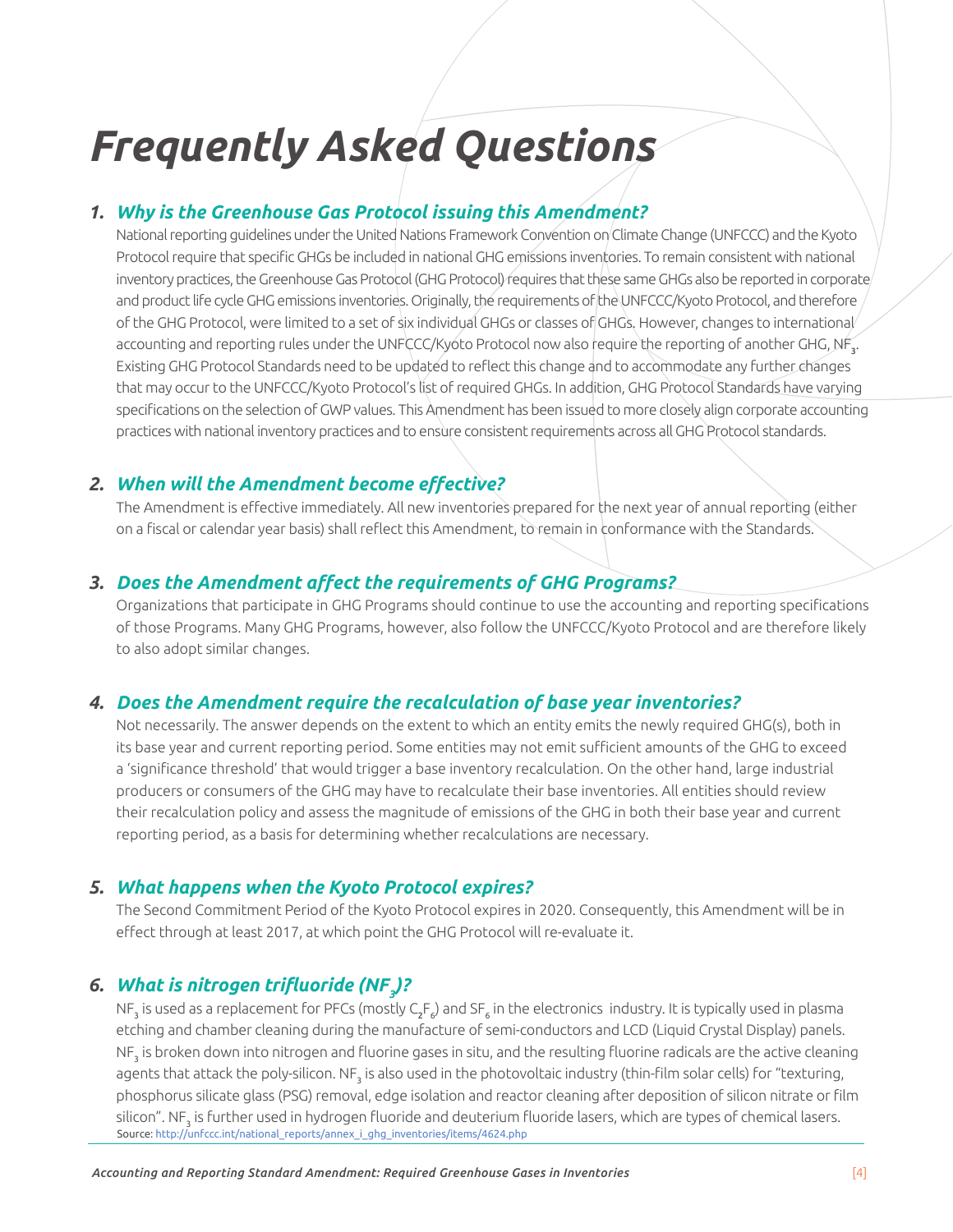## <span id="page-6-0"></span>*Appendix: Background Information*

#### *Nature and diversity of Greenhouse Gases*

GHGs are atmospheric gases that absorb and emit radiation within the thermal infrared range and that contribute to the greenhouse effect and global climate change. Many different GHGs are produced as a result of human activities, including:

- Carbon dioxide (CO<sub>2</sub>)
- Methane (CH<sub>4</sub>)
- Nitrous oxide (N<sub>2</sub>O)
- **•** Hydrofluorocarbons (HFCs)
- **•** Perfluorinated compounds:
	- Sulphur hexafluoride (SF<sub>6</sub>)
	- Nitrogen triflouride (NF<sub>3</sub>)
	- **•** Perfluorocarbons (PFCs)
- **•** Fluorinated ethers (HFEs)
- **•** Perfluoropolyethers (e.g., PFPEs)
- **•** Chlorofluorocarbon (CFCs)
- **•** Hydrochlorofluorocarbon (HCFCs)

#### *National and international mechanisms to reduce GHG emissions*

At the Rio Earth Summit in 1992, international negotiators adopted the **United Nations Framework Convention on Climate Change** (UNFCCC). The UNFCCC's objective is to prevent dangerous human interference with the climate system by stabilizing atmospheric concentrations of GHGs at safe levels. The UNFCCC itself set no mandatory limits on GHG emissions for individual countries and contains no enforcement mechanisms. Instead, the UNFCCC provides for updates ('Protocols') that set mandatory emission limits. The **Kyoto Protocol** was adopted in 1997 and came into force in 2005. It set binding GHG emissions reduction targets for a group of industrialized countries. These targets are implemented in rolling emissions reductions **commitment periods**, with the first period from 2008 to 2012, and the second from 2013 to 2020. Over 190 countries have ratified the UNFCCC and its Kyoto Protocol.

All Parties to the UNFCCC are required to compile national inventories of the emissions and removals of the GHGs that are not controlled by the **Montreal Protocol on Substances That Deplete the Ozone Layer** (Montreal Protocol), a protocol to a separate United Nations convention. Hence, while CFCs and HCFCs are GHGs, they are also potent ozone-depleting substances and are not covered by the UNFCCC. In compiling national inventories all Parties use a methodological framework provided by the **Intergovernmental Panel on Climate Change** (IPCC), which is a technical body established by the United Nations to provide a clear scientific summary of the physical basis of the climate system and climate change. This summary is periodically updated and published in IPCC **Assessment Reports**<sup>2</sup> . The last (Fourth) Assessment Report was published in 2007 and the Fifth Assessment Report will be published in 2013/2014.

Amongst other activities, the IPCC evaluates and quantifies the contribution of different gases and aerosols to climate change. As scientific understanding of the climate system advances, Parties may be required to report on the emissions of new GHGs. Thus, in the First Commitment Period of the Kyoto Protocol, all Parties had only to report emissions of four specific GHGs (CO<sub>2</sub>, CH<sub>4</sub>, N<sub>2</sub>O, and SF<sub>6</sub>) and two classes of GHGs (PFCs and HFCs). But in the Second Commitment

2 http://www.ipcc.ch/publications and data/publications and data reports.shtml#1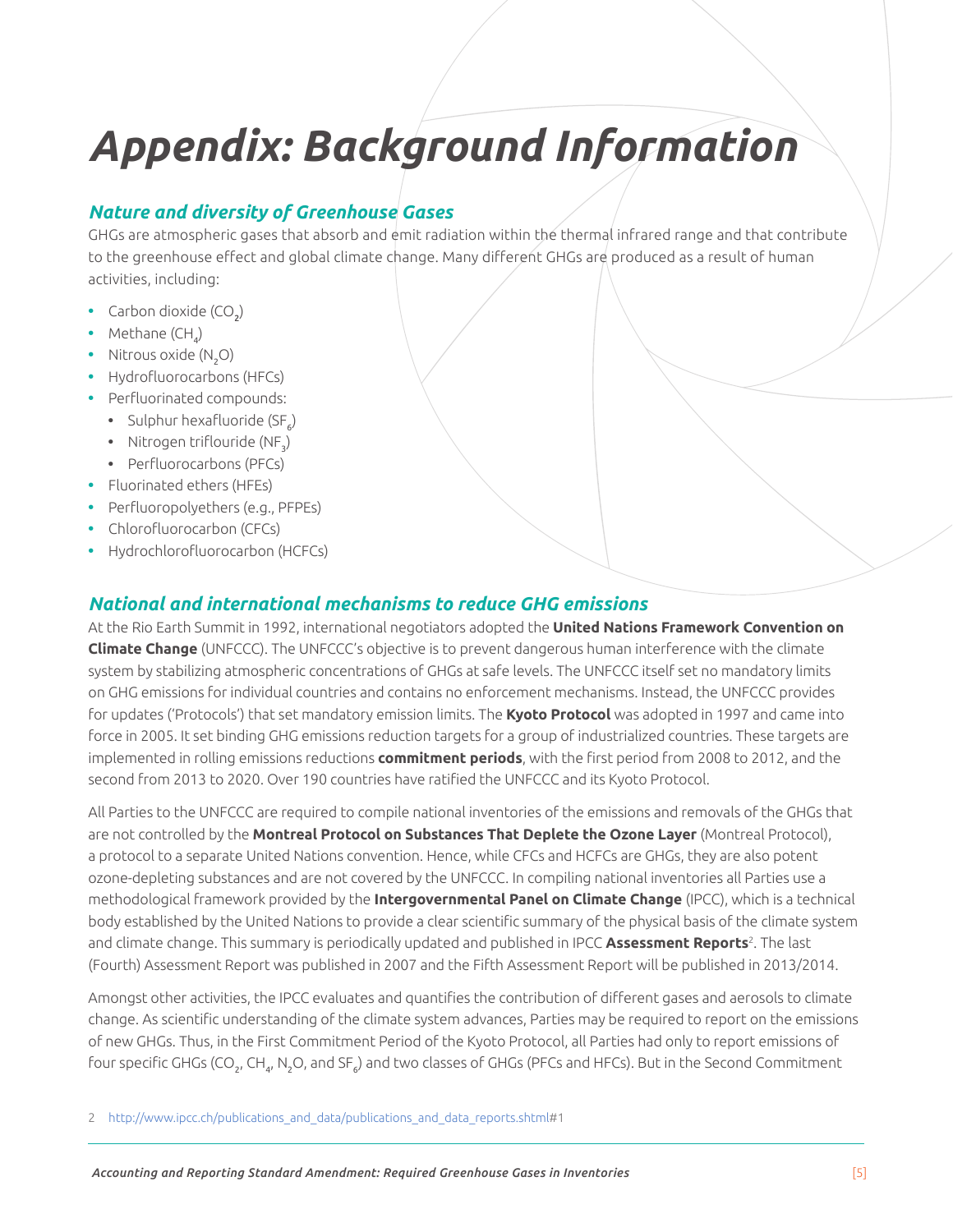Period, Parties are also required to report NF<sub>3</sub>emissions. NF<sub>3</sub> was not regulated earlier by the Kyoto Protocol in part because its potential importance as a GHG was not evaluated until the 2001 IPCC Assessment Report. Other changes to the required list of GHGs may occur in the future.

Finally, the IPCC Assessment Reports establish values for the **Global Warming Potential** (GWP) of different GHGs. GWP values describe the radiative forcing impact of one unit of a given GHG relative to one unit of CO<sub>2</sub>. GWP values convert GHG emissions data for non-CO<sub>2</sub> gases into units of carbon dioxide equivalent (CO<sub>2</sub>e). Because radiative forcing is a function of the concentration of GHGs in the atmosphere, and because the methodology to calculate GWP continues to evolve, GWP factors are reassessed every few years in the IPCC Assessment Reports. A GHG's GWP value depends on the time horizon over which the potential has been calculated. IPCC Assessment Reports express GWPs over 20, 100 and 500 year time horizons, and the choice of time horizon reflects the weight attached by policy makers to the shortand long-term costs and benefits of different climate change policies. Under UNFCCC/Kyoto Protocol requirements, national inventories must use 100 year values from the Second Assessment Report.

#### *Incorporation of UNFCCC/Kyoto Protocol inventory requirements into GHG Protocol's Standards*

The Standards require the reporting of the GHGs covered by the UNFCCC/Kyoto Protocol, as well as the use of IPCC GWP values. This requirement exists to:

- **•** Ensure corporate accounting practices are based on the best available scientific evidence regarding the importance of individual GHGs, as evaluated by the UNFCCC and IPCC.
- **•** Ensure consistency between national and corporate reporting practices, allowing corporate inventories to inform the development of national (and sub-national) inventories.

#### *Typology of GHG Protocol publications*

The GHG Protocol publishes five categories of products:

- **1.** GHG Accounting and Reporting Standards. These 'Standards' are the source of authoritative principles and methodologies for the accounting and reporting of GHG emissions in different types of GHG emissions inventories, including corporate and product life cycle emissions inventories. These Standards can be used by any organization, irrespective of sector.
- **2.** Sectoral supplements to individual Standards. These 'Sectoral Guidance' documents provide additional context and sector-specific information to aid interpretation and application of a given Standard within a given sector. They may include information on methodological choices, calculations, and data sources or default data specific to the sector.
- **3.** Emissions calculation tools. These 'Tools' help organizations develop a GHG inventory by providing a framework for inventory calculations that often includes default data and emission factors. Tools can be developed for a specific category of emissions source (e.g., transport) or sector (e.g., cement), often in conjunction with Sectoral Guidance. Tools can also be developed to accompany entire Standards.
- **4.** Product Rules. Product Rules are specifically designed to accompany the GHG Protocol Product Life Cycle Accounting and Reporting Standard and are published with the goal of building consensus on the additional specifications needed to achieve product comparison for particular products or product categories. Product Rules are also known as 'product category rules (PCR)' or 'supplementary requirements'.
- **5.** Accounting Notes. These either provide clarifications on interpreting existing Standards or amend requirements in those Standards. They also apply to all Sectoral Guidance affiliated with those Standards.